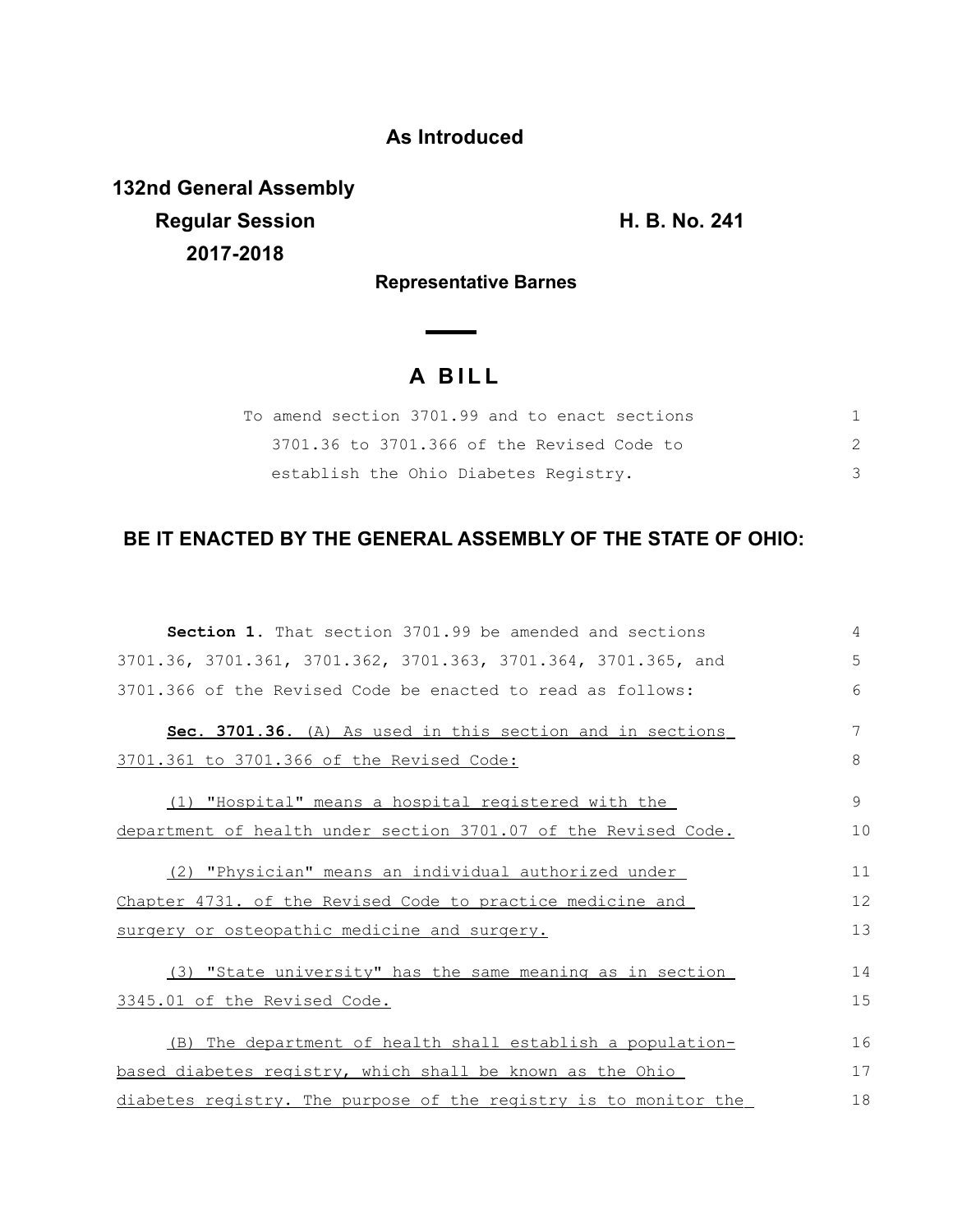| incidence of each type of diabetes in this state.                   | 19 |
|---------------------------------------------------------------------|----|
| The department may accept and administer grants from the            | 20 |
| federal government or other sources, public or private, for         | 21 |
| carrying out this purpose.                                          | 22 |
| Sec. 3701.361. (A) In consultation with the Ohio diabetes           | 23 |
| registry advisory council created under section 3701.366 of the     | 24 |
| Revised Code, the department of health shall adopt rules in         | 25 |
| accordance with Chapter 119. of the Revised Code to specify both    | 26 |
| of the following for purposes of the Ohio diabetes registry:        | 27 |
| (1) The data concerning each case of diabetes that is to            | 28 |
| <u>be collected and used to conduct epidemiological surveys of </u> | 29 |
| diabetes cases in this state. At a minimum, the data to be          | 30 |
| collected must include an individual's date of diagnosis, age at    | 31 |
| time of diagnosis, the type of diabetes that was diagnosed,         | 32 |
| whether the individual has a known history of any type of           | 33 |
| diabetes in the individual's family, the individual's height and    | 34 |
| weight, and the individual's sex, race, ethnicity, and              | 35 |
| <u>residential address.</u>                                         | 36 |
| (2) The standards and procedures for the reporting of               | 37 |
| information required by section 3701.362 of the Revised Code,       | 38 |
| including that such information be reported through electronic      | 39 |
| means. To the extent possible, the standards and procedures         | 40 |
| shall be similar to those that physicians, hospitals, and other     | 41 |
| persons use to report cases of cancer to the department, as         | 42 |
| required by section 3701.262 of the Revised Code.                   | 43 |
| Sec. 3701.362. (A) Each hospital, physician, or other               | 44 |
| health care provider who diagnoses an individual with diabetes,     | 45 |
| regardless of the type of diabetes diagnosed, shall report that     | 46 |
| new case of diabetes to the department of health.                   | 47 |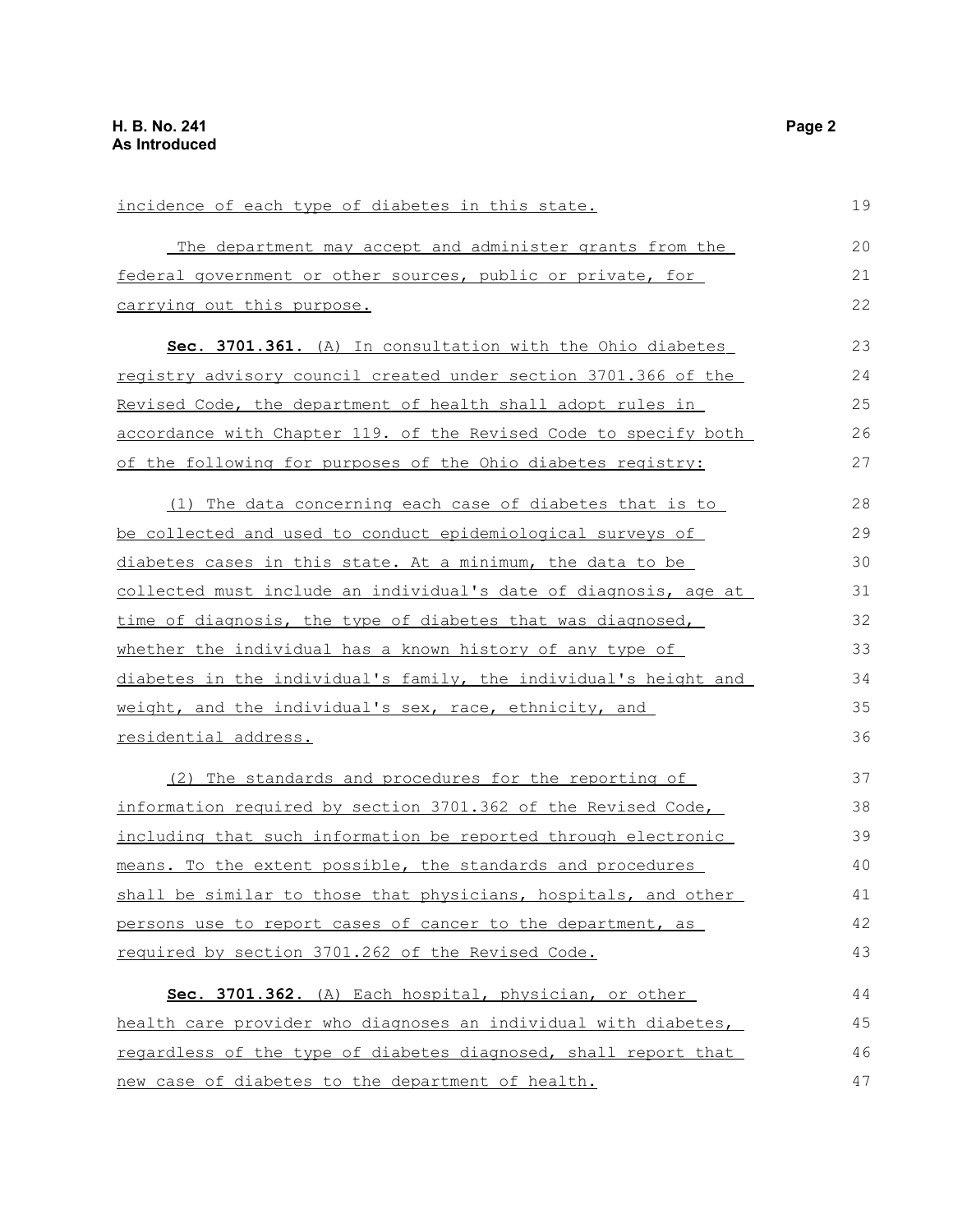| (B) A physician, hospital, or other health care provider         | 48 |
|------------------------------------------------------------------|----|
| that makes a report under division (A) of this section shall     | 49 |
| grant to the department or its authorized representative access  | 50 |
| to all records that identify cases of diabetes or that establish | 51 |
| characteristics of diabetes, the treatment of diabetes, or the   | 52 |
| medical status of any identified patient with diabetes.          | 53 |
| (C) A physician, hospital, or other health care provider         | 54 |
| required to make a report under division (A) of this section may | 55 |
| elect to submit the information to the department through        | 56 |
| another registry that includes diabetes information if the other | 57 |
| registry meets the reporting standards established by the        | 58 |
| department under this section and collects the same information  | 59 |
| as the registry established under this section.                  | 60 |
| (D) No physician, hospital, or person shall fail to make a       | 61 |
| report required by this section.                                 | 62 |
| Sec. 3701.363. The department of health shall record in          | 63 |
| the Ohio diabetes registry all reports of diabetes information   | 64 |
| received by the department under section 3701.362 of the Revised | 65 |
| Code. The department shall ensure that each individual whose     | 66 |
| information is recorded is assigned a unique patient identifier  | 67 |
| to prevent duplicate reports for the same individual.            | 68 |
| Sec. 3701.364. The department of health, with assistance         | 69 |
| from one or more state universities or medical research centers  | 70 |
| or institutes described in section 3701.365 of the Revised Code, | 71 |
| shall analyze and evaluate the diabetes information reported to  | 72 |
| the department pursuant to section 3701.362 of the Revised Code. | 73 |
| The department shall publish on its web site a summary of        | 74 |
| information reported and maintained in the Ohio diabetes         | 75 |
| registry. Summaries shall not identify any individual or contain | 76 |
| protected health information as defined in section 3701.17 of    | 77 |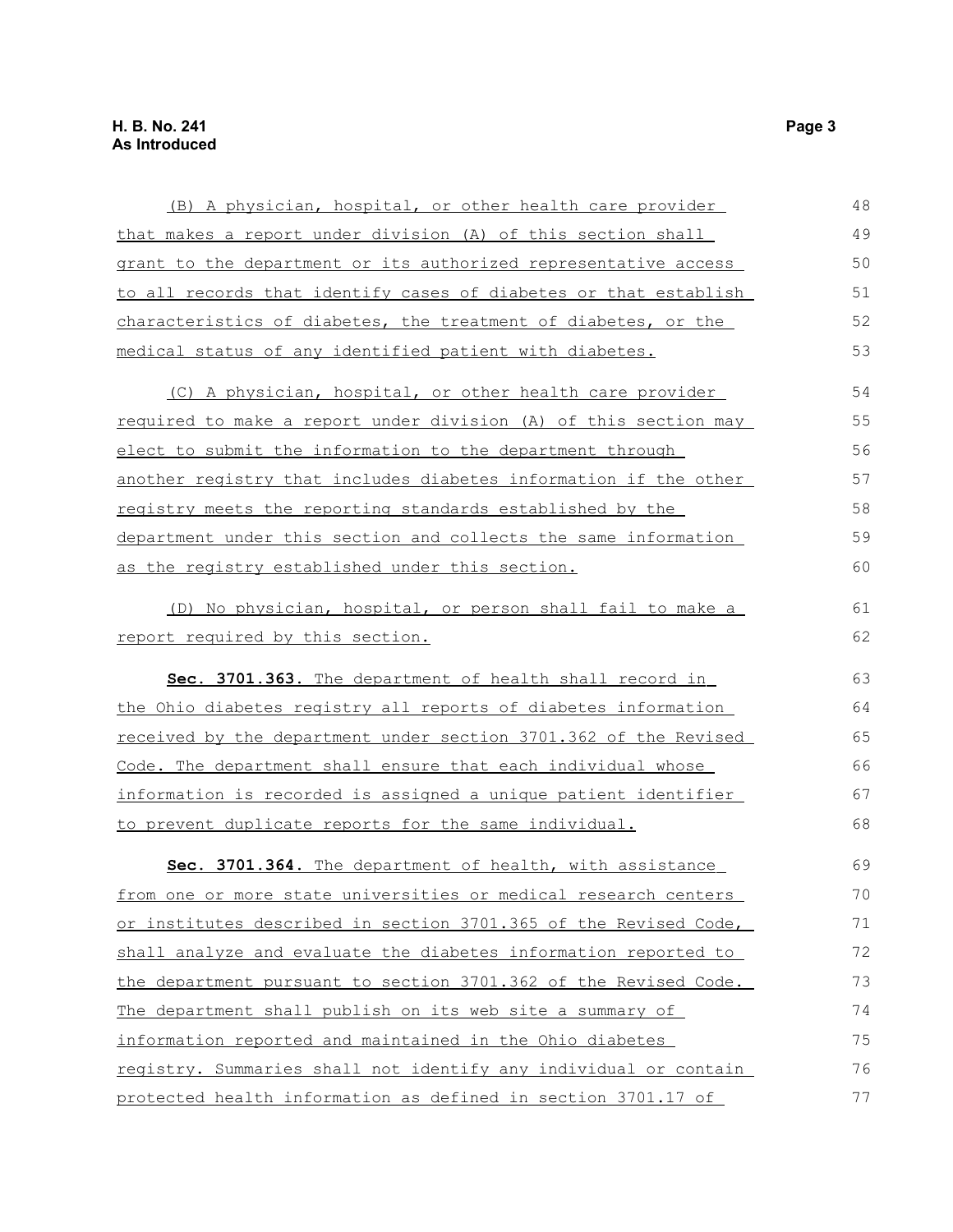| the Revised Code. Summaries shall be published quarterly not     |     |
|------------------------------------------------------------------|-----|
| later than sixty days after the end of each calendar quarter.    | 79  |
| Sec. 3701.365. The department shall, by contract,                | 80  |
| designate one or more state universities or medical research     | 81  |
| centers or institutes with expertise in data analytics to assist | 82  |
| it with implementing some or all of sections 3701.36 to 3701.366 | 83  |
| of the Revised Code and the rules adopted under those sections.  | 84  |
| Sec. 3701.366. (A) There is hereby created the Ohio              | 85  |
| diabetes registry advisory council consisting of the following   | 86  |
| members appointed by the governor with the advice and consent of | 87  |
| the senate:                                                      | 88  |
| (1) A representative of an organization that advocates on        | 89  |
| behalf of individuals in this state who have been diagnosed with | 90  |
| diabetes;                                                        | 91  |
| (2) An epidemiologist who practices in this state and who        | 92  |
| is certified by the certification board of infection control and | 93  |
| epidemiology, inc.;                                              | 94  |
| (3) Two pediatric endocrinologists who practice in this          | 95  |
| state and are certified by a board that is certified by the      | 96  |
| American board of medical specialties;                           | 97  |
| (4) Two endocrinologists who practice in this state, are         | 98  |
| certified by a board that is certified by the American board of  | 99  |
| medical specialties, and who regularly treat adult patients      | 100 |
| diagnosed with various types of diabetes;                        | 101 |
| (5) An obstetrician who practices in this state and who          | 102 |
| regularly treats women with gestational diabetes;                | 103 |
| (6) Two adults, one diagnosed with type 1 diabetes and the       | 104 |
| other with type 2 diabetes;                                      | 105 |